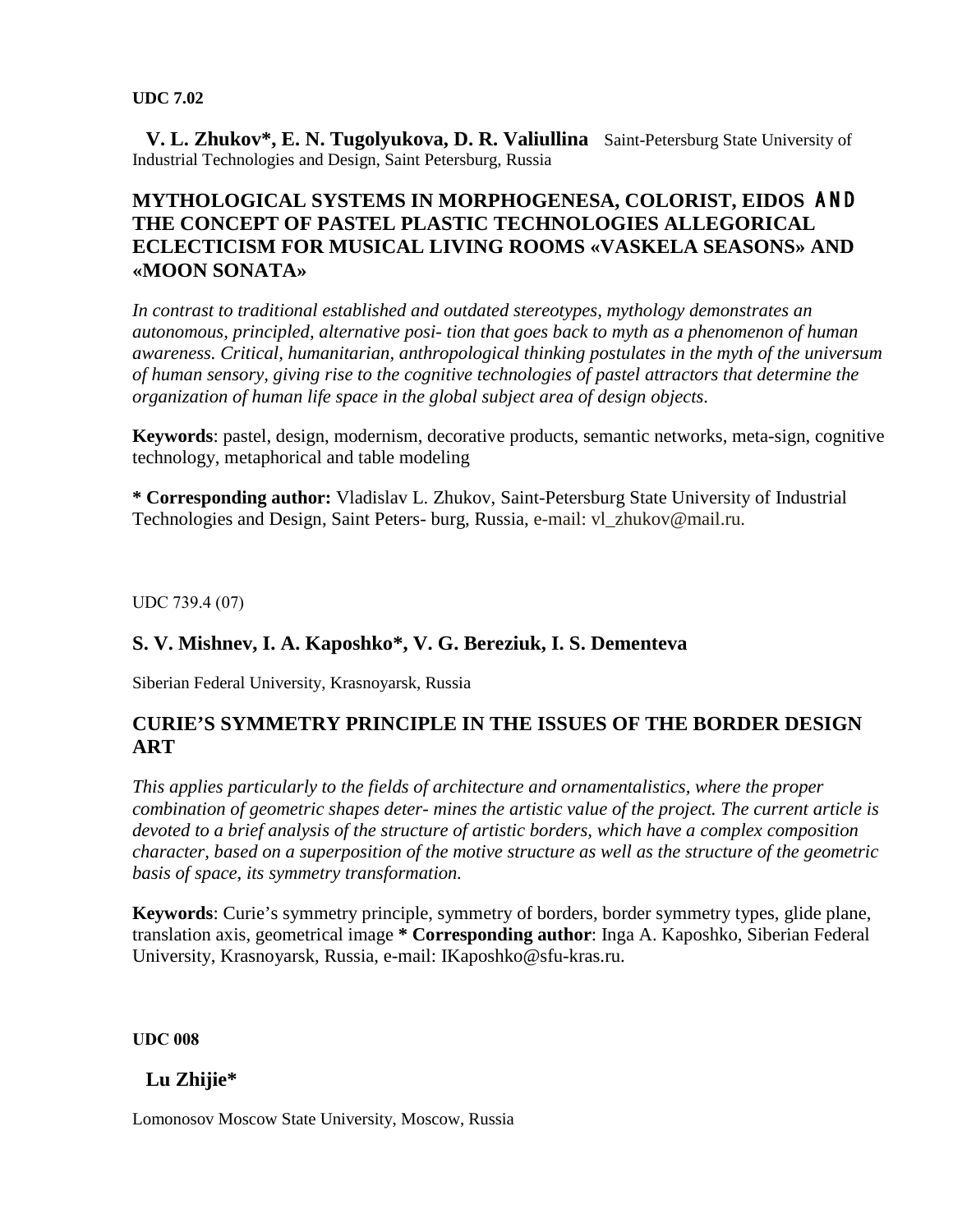## **SYMBOLS IN PAINTING AND SCULPTURE OF CHINA**

*The cultural codes of symbolism need to be revisited for any rethinking of traditional culture. This article explores the origins and meaning of symbols in art forms such as painting and sculpture. As an example, the most popular works of artists and sculptures are used, in which the basis of symbolism can be seen.* 

**Keywords**: Chinese art, symbolism, Chinese culture, painting, sculpture **\* Corresponding author**: Lu Zhijie, Lomonosov Moscow State University, Moscow, Russia, e-mail: 1040929968@qq.com.

#### **UDC 677.017**

 **S. V. Kudrinsky\*, A. G. Kuzmin, I. N. Tyurin, V. S. Belgorodsky** Kosygin Russian State University (Technologies. Design. Art), Moscow, Russia

## **INVESTIGATION OF THE RESISTANCE OF MATERIALS TO CUTTING WITH A CHAIN SAW**

*The paper considers the resistance of materials to cutting with a chain saw of materials used in the sewing of special clothing for log- gers, in accordance with GOST 12.4.257–2014. Also in this paper, the development of an installation for testing the cutting resistance with a manual chain saw, in accordance with GOST R EN 381-1-2012, is presented. Studies of the resistance of materials to cutting with a chain saw of materials were carried out on the developed installation.* 

**Keywords**: resistance of textile materials, paraaramide fibers, workwear for loggers, manual chain saw **\* Corresponding author**: Sergey V. Kudrinsky, Kosygin Russian State University (Technologies. Design. Art), Moscow, Russia,

e-mail: kudrinskiyserg@gmail.com.

#### **UDС 7.025**

# L. T. Zhukova<sup>1\*</sup>, M. G. Dudnik<sup>1,2</sup>, Yu. A. Gordin<sup>2</sup>

<sup>1</sup> Saint-Petersburg State University of Industrial Technologies and Design, Saint Petersburg, Russia <sup>2</sup> Donskoy State Technical University, Rostov-on-Don, Russia

#### **ACCELERATED CORROSION TESTING TECHNIQUE FOR MEDIUM DESIGN OBJECTS**

*The impact of corrosion on metal design objects, which need to take into account the conditions of the aggressive urban environment, is considered.* 

**Keywords**: corrosion, design objects, metal, restoration, corrosion tests, coatings, cold gas-dynamic spraying **\* Corresponding author**: Lyubov T. Zhukova, Saint-Petersburg State University of Industrial Technologies and Design, Saint Peters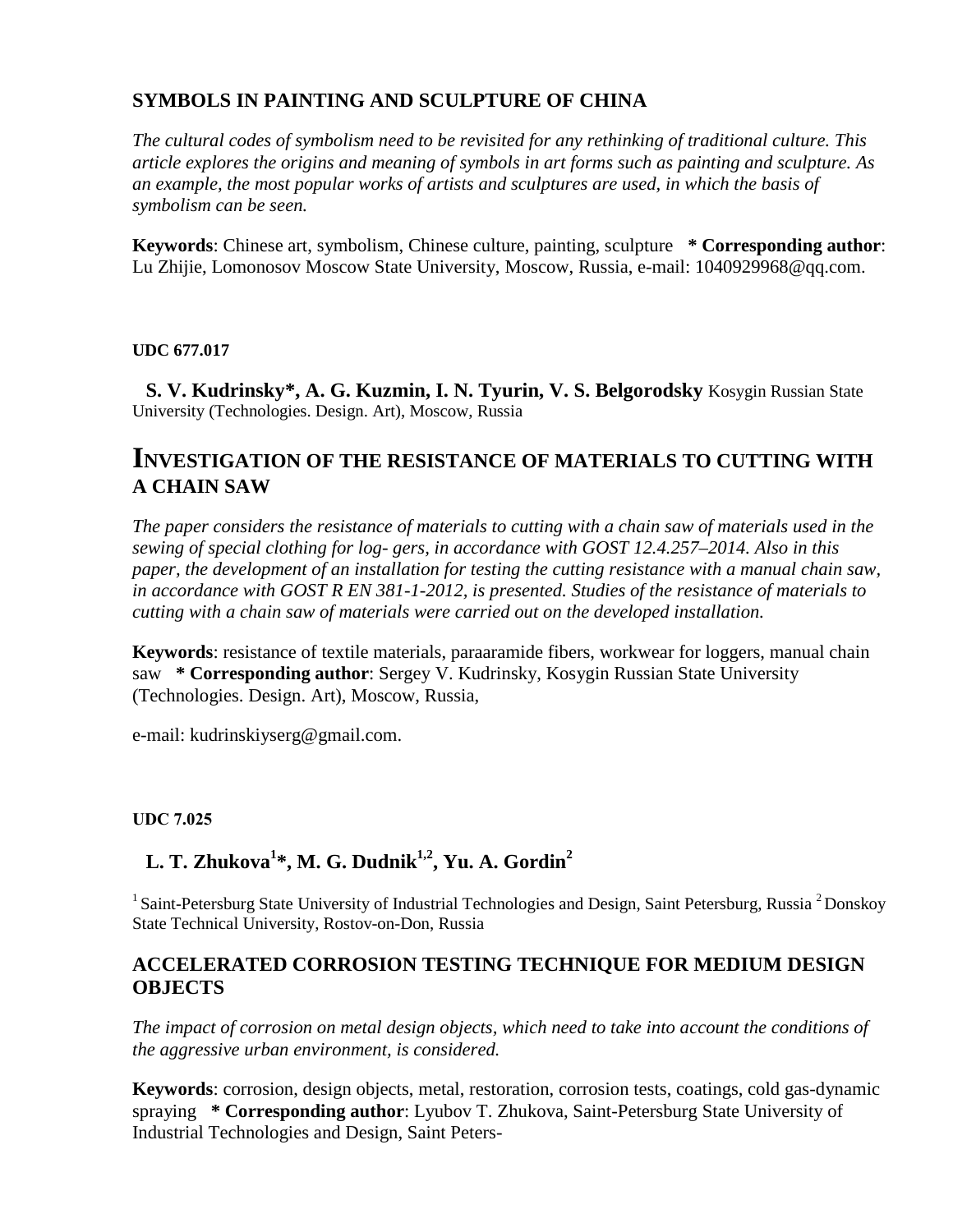burg, Russia, e-mail: lt\_zhukova@mail.ru.

#### **UDC 637.612.033.3.05**

 **A. I. Sapozhnikova, Yu. S. Grebeneva\*, T. V. Reusova** Moscow State Academy of Veterinary Medicine and Biotechnology M. I. Skryabin, Moscow, Russia

### **INFLUENCE OF COLOR CHARACTERISTICS ON THE GLOSS INDICES OF MINK SKINS**

*The main optical properties have been studied, the relationship between the intensity of the gloss and the color parameters of mink skins of certain color types has been established. A statistically significant positive moderate relationship was found between the L\* lightness and the GU brightness; the presence of a statistically significant, negative, weak relationship between the Cartesian coordinate a\* and the brightness GU is shown; a statistically significant positive weak relationship was found between the Cartesian coordinate b\* and the brightness GU. The scatter diagrams were obtained, which made it possible to clarify the tightness of the relationship between the analyzed parameters and build a regression model described by the corresponding equations. It was shown that the greatest degree of interdependence (21.5 %) exists between the degree of gloss and lightness of the skin L \*. To assess the total influence of the color pa- rameters L \*, a \*, b \* on the glitter GU, a multiple linear regression model was used, the adequacy of which was statistically confirmed.* 

**Keywords**: optical properties, color parameters, gloss, hairline, mink, color type, multivariate statistical analysis, correlation-regres- sion analysis

**\* Corresponding author**: Yuliya S. Grebeneva, Moscow State Academy of Veterinary Medicine and Biotechnology M. I. Skryabin, Moscow, Russia, e-mail: [Julia-21@bk.ru.](mailto:Julia-21@bk.ru)

#### **UDK 687.01, 7.05**

**M. V. Bondarenko<sup>\*</sup>, O. V. Kovaleva** Russian State University named after A. N. Kosygin (Technologies. Design. Art), Moscow, Russia

#### **DESIGN TECHNIQUES IN MODERN KNITWEAR**

*In the work, knitwear of famous world brands are investigated and an analysis is made of what techniques the authors use in creating modern costume reflecting the specifics of knitwear design.* 

**Keywords**: knitting industry, sustainable fashion, design, art, author's style, knitwear, knitting, costume **\* Corresponding author**: Maria V. Bondarenko, Russian State University named after A. N. Kosygin (Technologies. Design. Art),

Moscow, Russia, e-mail: maria.bondarenko@mail.ru.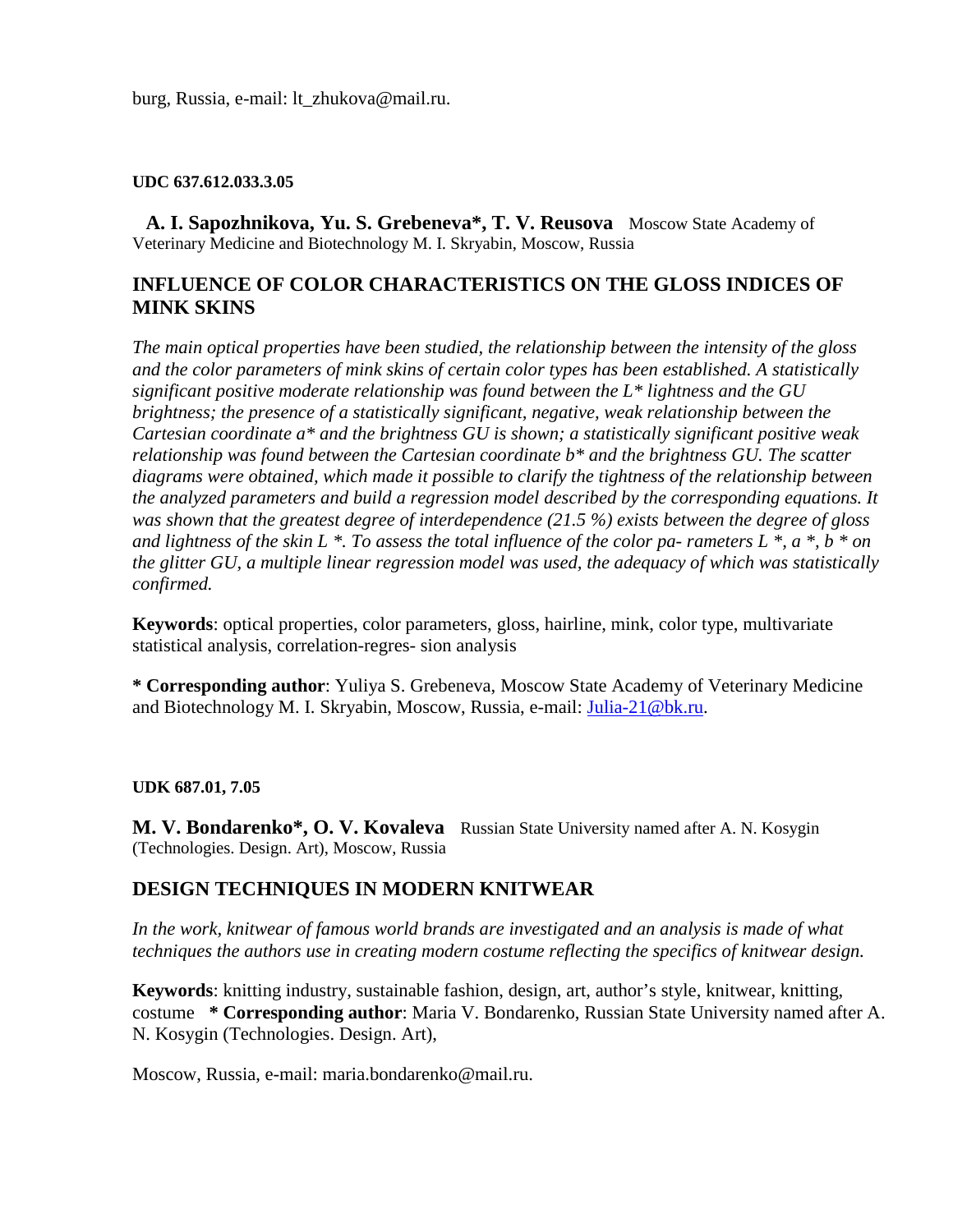E. V. Denisova, O. I. Ilves, I. A. Gruzdeva<sup>\*</sup>, S. O. Kalganova Ural Federal University named after the first President of Russia B. N. Yeltsin, Ekaterinburg, Russia

### **METHOD OF TRANSFORMATION IN JEWELRY DESIGN**

*The article discusses the transformation method in jewelry design. Typical sources for remaking are listed. Specific examples describe the typology of transformation methods (borrowing individual structural elements, creating an image-quotation, decorating the scheme). It is especially important that for the analysis we have selected examples of jewelry that are made according to the generally accepted industrial technology for making jewelry.* 

**Keywords**: jewelry design, jewelry, transformation method **\* Corresponding author**: Irina A. Gruzdeva, Ural Federal University named after the first President of Russia B. N. Yeltsin, Ekaterin-

burg, Russia, e-mail: i.a.gruzdeva@urfu.ru.

#### **UDC 7.02**

 **L. T. Zhukova, V. L. Zhukov, E. N. Tugolukova\*** Saint-Petersburg State University of Industrial Technologies and Design, Saint Petersburg, Russia

### **STUDY OF THE COLOR PROPERTIES OF PASTELS OF D IFFERENT COMPOSITIONS TO CREATE DESIGN OBJECTS WHEN USED UNDER DIFFERENT CLIMATIC AND ATMOSPHERIC CONDITIONS**

*The article identifies the operational advantages and disadvantages of dry pastels of different brands and its solutions with dif- ferent liquid compositions to determine the feasibility and functionality of application, using different basics, as well as in the op- eration of artistic panels under different climatic and atmospheric conditions. A comparative analysis of coloristic properties is carried out. It is concluded that it is possible to obtain new artistic and aesthetic effects, as well as to create pastel picturesque panels without sprinkling of a paint layer and without the need to use covered fixers with the possibility of working on large areas for interior and exterior painting.* 

**Keywords**: pastel, color properties, operational properties **\* Corresponding author**: Ekaterina N. Tugolukova, Saint-Petersburg State University of Industrial Technologies and Design, Saint

Petersburg, Russia, e-mail: gazeta@sutd.ru.

#### **UDC 539.434: 677.494**

S. V. Kiselev, A. A. Kozlov, A. G. Makarov\* Saint-Petersburg State University of Industrial Technologies and Design, Saint Petersburg, Russia

### **INCREASING THE RELIABILITY OF MATHEMATICAL MODELING** O F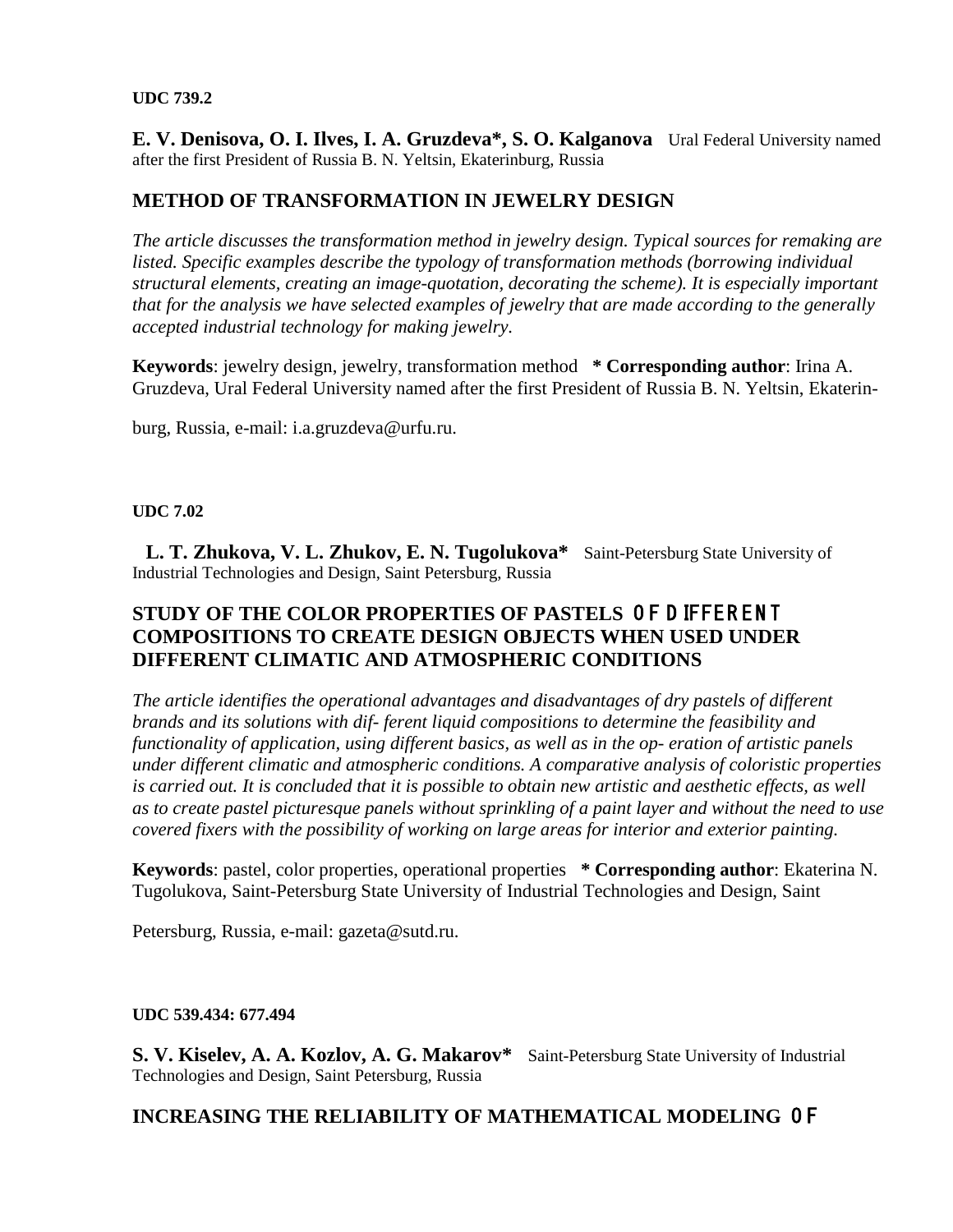## **RELAXATION-OPERATIONAL PROCESSES OF POLYMER TEXTILE MATERIALS**

*The issues of mathematical modeling of relaxation processes of polymeric textile materials are considered. The use of the optimality criterion for mathematical modeling of viscoelasticity makes it possible to control the degree of accuracy in determining the relaxation characteristics and the degree of reliability in predicting relaxation processes. The proposed method makes it possible to solve techno- logical problems in the selection of materials with optimal relaxation characteristics from the point of view of operational properties.* 

**Keywords**: mathematical modeling, polymer textile materials, deformation properties, relaxation processes, operational processes **\* Corresponding author**: Avinir G. Makarov, Saint-Petersburg State University of Industrial Technologies and Design, Saint Peters-

burg, Russia, e-mail: makvin@mail.ru.

#### **UDС 7.079**

**E. S. Prozorova\*, L. A. Dzhikija, M. K. Aipova** Saint-Petersburg State University of Industrial Technologies and Design, Saint Petersburg, Russia

## **DIGITAL TOOLS IN CROSS-CULTURAL COMMUNICATIONS**

*The article reveals the concept of digital transformation in culture based on the study of educational practices and concepts of events within the framework of interdisciplinary international projects, the development of new international curricula. The new results of the introduction of digital tools in the field of education and cultural management are considered: the provision of streaming events with the involvement of international experts and creative youth from Russia and Finland, the development of digital tools in design and communication, a business strategy in the field of creative industries.* 

**Keywords**: digital art, learning space, data visualization, creative multimedia, design thinking, cross-cultural communication **\* Corresponding author**: Ekaterina S. Prozorova, Saint-Petersburg State University of Industrial Technologies and Design, Saint

Petersburg, Russia, e-mail: 9236080@mail.ru.

#### **UDC 7.02**

### **V. L. Zhukov\*, E. A. Kovaleva**

Saint-Petersburg State University of Industrial Technologies and Design, Saint Petersburg, Russia

## **AVANT-GARDE SOLUTIONS TO BIBLICAL MYTHOLOGY OF M. CHAGALL'S WORK IN JEWELRY IMAGES**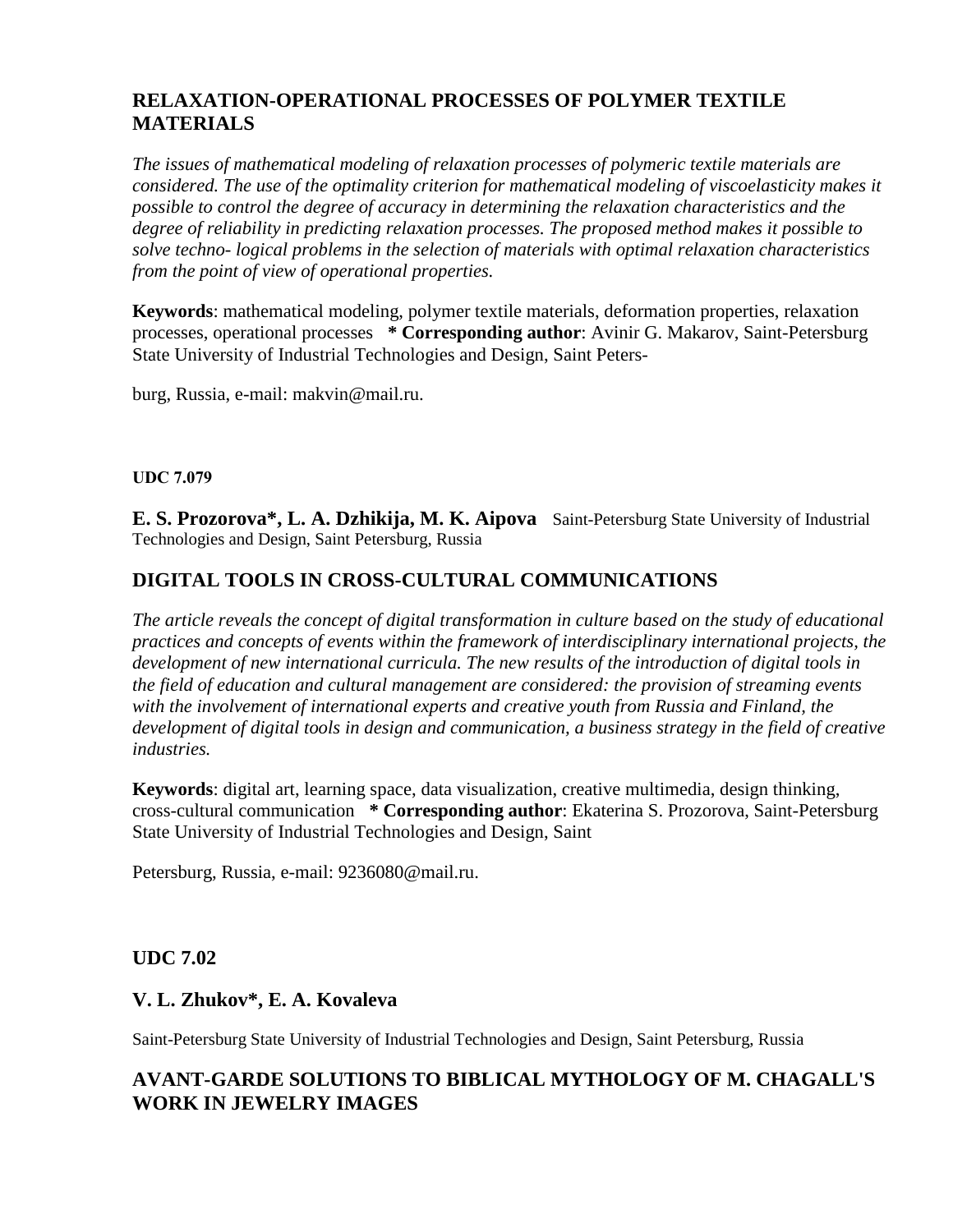**This work is a study of the creation of images of objects of design in a cluster of jewelry art in the adaptation of the work of M. Chagall using subjects of biblical mythology, presented in the avant-garde style. Keywords**: M. Chagall, mythology, jewelry, avant-garde, design, Christianity

**\* Corresponding author:** Vladislav L. Zhukov, Saint-Petersburg State University of Industrial Technologies and Design, Saint Peters- burg, Russia, e-mail: vl\_zhukov@mail.ru.

#### **UDC 539.434: 677.494**

**N. V. Pereborova\*, N. S. Klimova, A. M. Litvinov, A. A. Makarova** Saint-Petersburg State University of Industrial Technologies and Design, Saint Petersburg, Russia

### **MATHEMATICAL MODELING OF DEFORMATION PROPERTIES OF POLYMER MATERIALS TAKING INTO ACCOUNT THE CHOICE OF THE OPTIMAL MODEL**

*Mathematical modeling of the deformation properties of polymeric materials is of great importance, both from the scientific research and from the practical point of view, and makes it possible to give recommendations on the creation of new promising materials with specified deformation properties. The article proposes a method for choosing the optimal model for the specified modeling and several possible options.* 

**Keywords**: mathematical modeling, optimization criteria, polymer materials, deformation properties, relaxation, creep **\* Corresponding author**: Nina V. Pereborova, Saint-Petersburg State University of Industrial Technologies and Design, Saint Peters-

burg, Russia, е-mail: nina1332@yandex.ru.

#### **UDC 621.74**

A. D. Bityutskiy<sup>\*</sup>, L. P. Ivleva National University of Science and Technology «MISIS», Moscow, Russia

#### **STUDY OF THE STATE AND PROSPECTS OF BIOMIMETIC APPROACH IN CREATION OF ART CAST PRODUCTS WITH ADDITIVE MANUFACTURING**

*The paper examines biomimicry, bionic design, generative design and topological optimization in the context of the additive production of foundry models, which will be used to cast art products. Main problems of the technological field are listed and ways to solve them through the creation of design rules implemented in digital form are indicated as well.* 

**Keywords**: additive manufacturing, art casting, 3D printing, biomimicry, bionic design **\* Corresponding author**: Alexander D. Bityutskiy, National University of Science and Technology «MISIS», Moscow, Russia, e-mail:

bityutskiy.alexander@yandex.ru.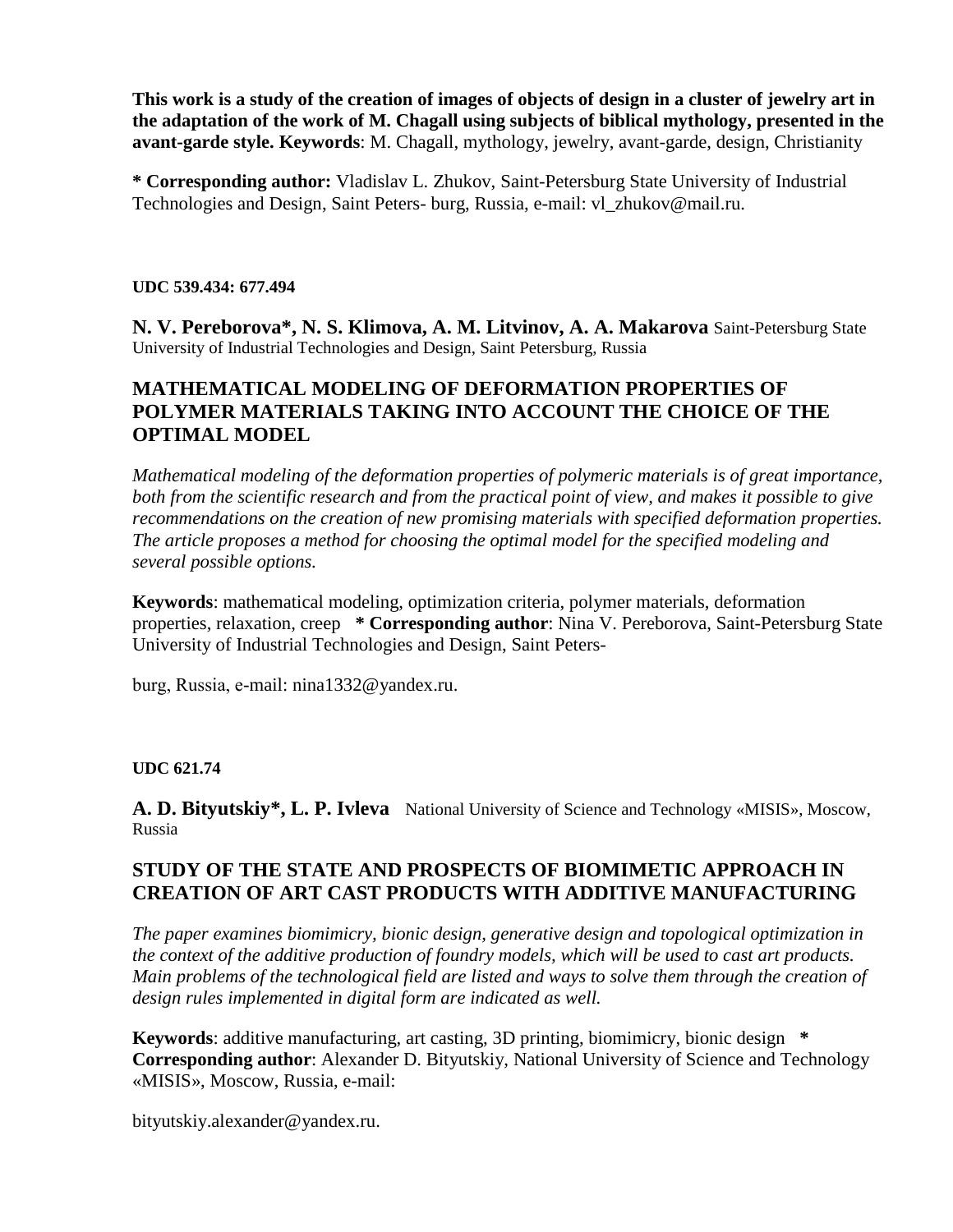### **N. S. Klimova, N. V. Pereborova\*, A. M. Litvinov, A. A. Kozlov**

Saint-Petersburg State University of Industrial Technologies and Design, Saint Petersburg, Russia

## **COMPUTER PREDICTION OF DEFORMATION PROCESSES OF POLYMER TEXTILE MATERIALS**

*Methods of computer forecasting of deformation processes of polymeric textile materials based on mathematical modeling of these processes are considered. The specified forecasting makes it possible to solve the problem of comparative analysis of the properties of materials, as well as to investigate the relationship between the properties of materials and their structure.* 

**Keywords**: computer forecasting, mathematical modeling, polymer materials, deformation properties, relaxation, creep **\* Corresponding author**: Nina V. Pereborova, Saint-Petersburg State University of Industrial Technologies and Design, Saint Peters-

burg, Russia, е-mail: nina1332@yandex.ru.

#### **UDC 539.434: 677.494**

 **N. V. Pereborova\*, V. I. Wagner** Saint-Petersburg State University of Industrial Technologies and Design, Saint Petersburg, Russia

### **PREDICTION OF DEFORMATION PROCESSES OF POLYMERIC TEXTILE MATERIALS FROM THE POSITION OF MATHEMATICAL MODELING AND SYSTEM ANALYSIS OF THEIR VISCOUS ELASTICITY**

*The article discusses the issues of predicting deformation processes of polymeric textile materials from the standpoint of mathematical modeling and system analysis of their viscoelasticity. It is shown that the deformation processes of polymeric textile materials are de- cisive in determining their functionality.* 

**Keywords**: computer forecasting, mathematical modeling, polymer textile materials, deformation processes, functional properties **\* Corresponding author**: Nina V. Pereborova, Saint-Petersburg State University of Industrial Technologies and Design, Saint Peters-

burg, Russia, е-mail: nina1332@yandex.ru.

#### **UDC 7.08**

**Ju. S. Tikhonova**<sup>\*</sup> Saint-Petersburg State University of Industrial Technologies and Design, Saint Petersburg, Russia

## **ARTISTIC AND EDUCATIONAL ANALYSIS AND APPLICATION** O F **PARALLAX-SCROLLING TECHNOLOGY IN THE GRAPHIC NOVEL «THE**